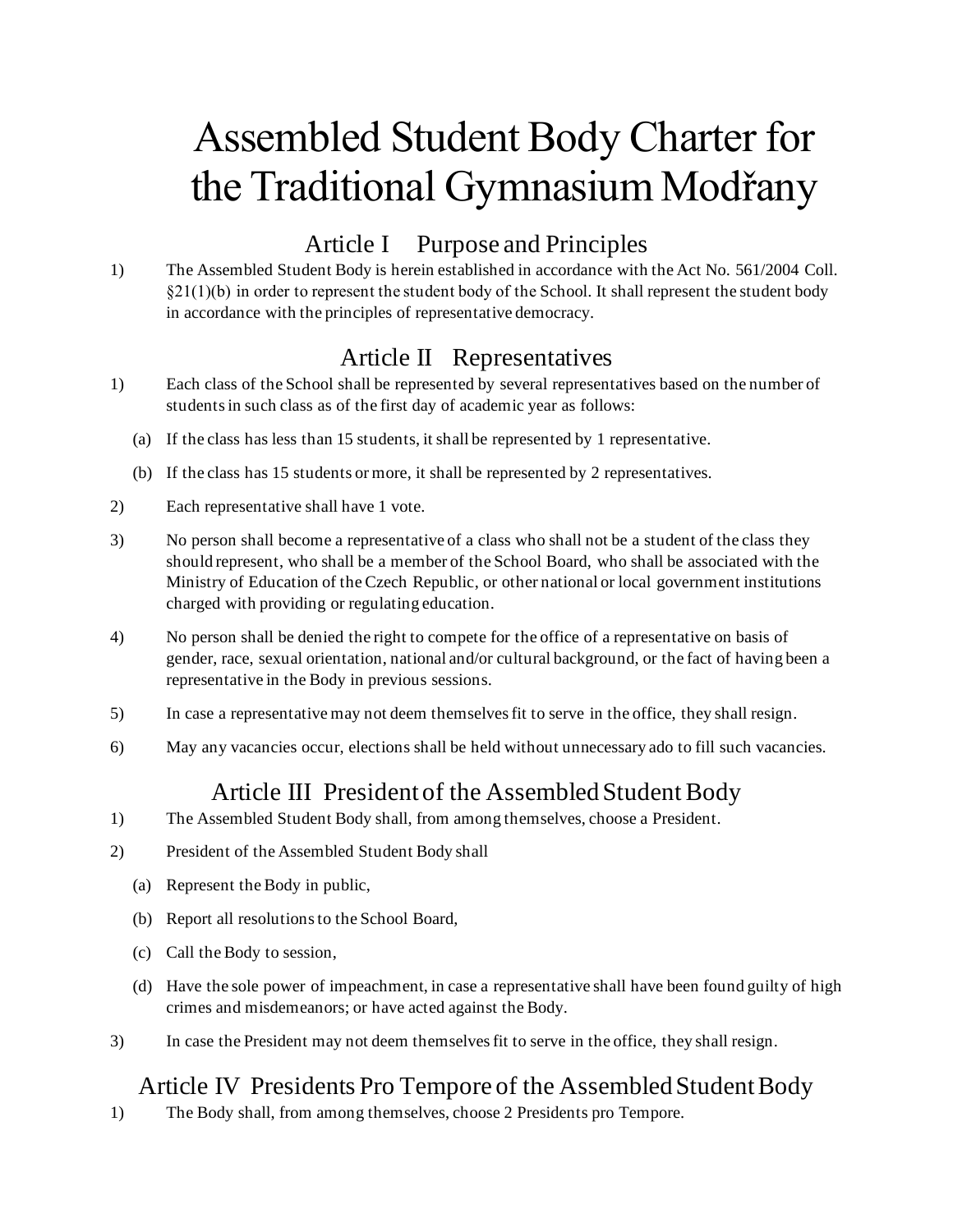- 2) The Presidents Pro Tempore shall execute the powers of the President, shall they be temporarily incapable, except for the sole power of impeachment.
- 3) In case a President pro Tempore may not deem themselves fit to serve in the office, they shall resign.

# Article V The Body

1) The Body shall

- (a) Assemble in sessions.
- (b) Discuss and vote on resolutions.
- (c) Be the judge of impeachment and vote on removals from the office of representative.
- (d) Have the sole power to remove the President or a President Pro Tempore, shall they deem them unfit to serve in the office.
- 2) For official purposes, the Body shall use Czech and English as its official languages. Shall a representative be unfamiliar with any such language, they shall, at their own discretion, secure a translator.
- 3) The Body shall keep a journal of its proceeding and publish the same; and the Yeas and Nays shall be entered in the journal.
- 4) In order to pass a resolution, there shall be a simple majority consensus.
- 5) In order to pass a resolution that shall change this Charter, there shall be a two-thirds consensus.
- 6) In order to remove a representative, the President, or a President Pro Tempore from their office, there shall be a two-thirds consensus.
- 7) Sessions shall adhere to the Rules of Order, which shall be published with this Charter. In order to modify or replace the Rules of Order, the Body shall pass a resolution supported by two-thirds of the representatives.

#### Article VI Elections

- 1) Representatives shall be elected using instant-runoff voting.
- 2) Elections to the Body shall take place in the beginning of the school year in each class. Under no circumstances shall the electionsin freshman classes take place before the end of the introduction course, or two weeks after the first day of school, shall no introduction course occur.
- 3) The Body shall not enter session before elections in all classes are conducted and results are posted.
- 4) The Department of Social Studies shall be solely responsible for the organization, promotion, and final count of elections.
- 5) Elections shall comply with the Elections Act, which shall be published with this Charter. In order to modify or replace the Elections Act, the Body shall pass a resolution supported by two-thirds of the representatives.